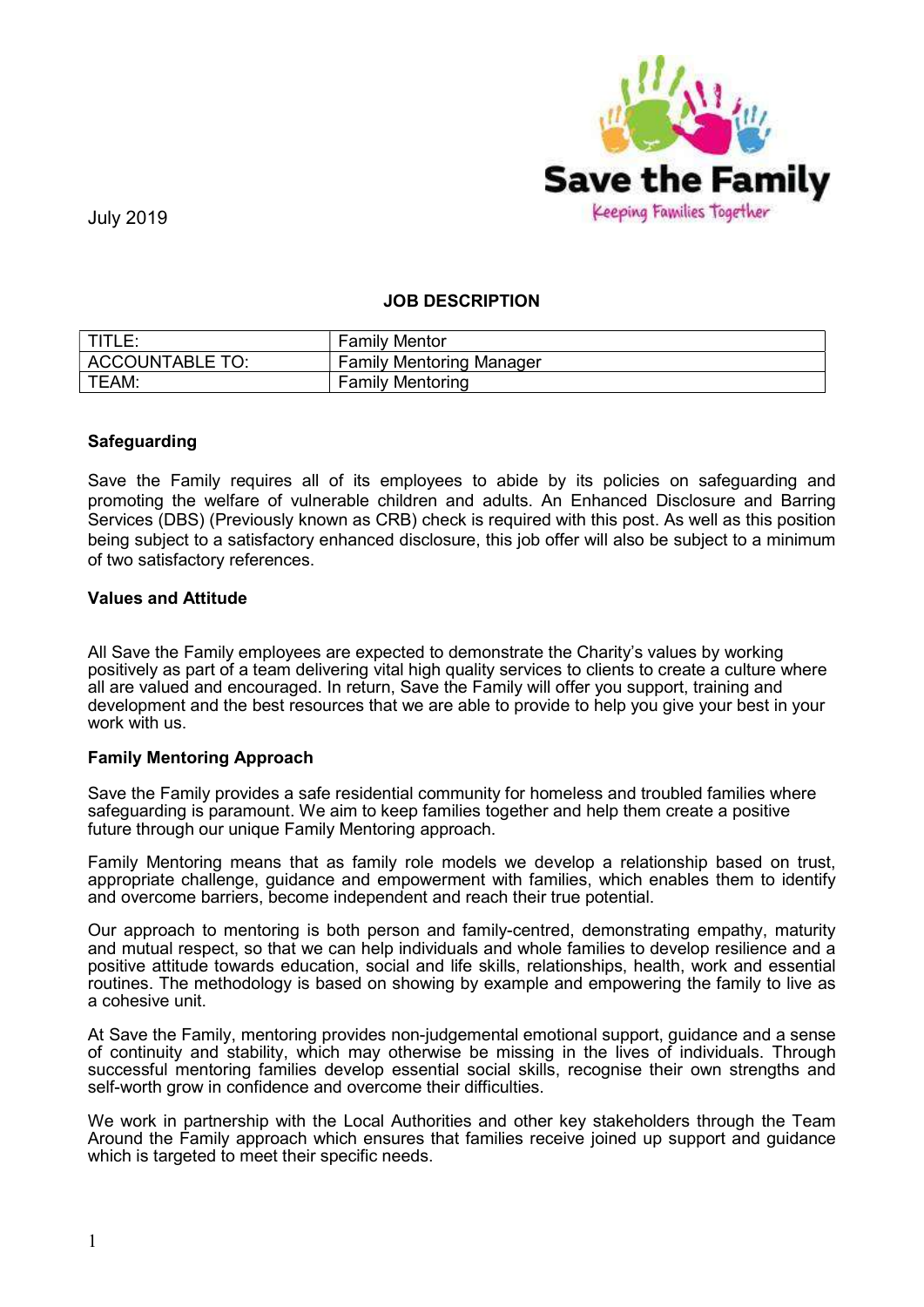

# Job Purpose

To act as a mentor working alongside families to provide guidance and support to enable them to overcome difficulties and barriers in order to achieve identified outcomes and reach their potential. To mentor parents to help them give their children the best possible start in life and lay the foundation for a fulfilling future. To work closely with other agencies as part of a team around the family approach.

### Principal Accountabilities

- 1. Provide mentoring to individuals and families to develop their self-esteem and potential. Through mentoring, help families explore the world around them positively and open up access to new experiences, opportunities and perspectives as well as helping them to develop new life skills.
- 2. Work alongside parents to empower and enable them to overcome identified barriers to progress and achieve better outcomes for themselves and their children.
- 3. Guide parents to help them develop parenting skills, life skills, and other skills identified through a mentoring plan. Work closely with the 'Family Friend' team guiding them on the practical support they can provide to help families move forward positively.
- 4. Ensure mentoring is linked with specialist support provided by other agencies as part of a Team Around the Family approach. Work effectively with professionals from other agencies through TAF meetings and other networks. Take the lead on TAF meetings when required.
- 5. Identify ways for parents to build self-confidence, including encouraging participation in learning and other activities.
- 6. Engage and mentor resident families with enterprise activities on site (e.g. in the workshop, craft room), encouraging them to explore their own wants and needs.
- 7. Remain vigilant about safeguarding requirements at all times, ensuring any issues are addressed in accordance with the charity's procedures, with the guidance and involvement of the Safeguarding Manager.
- 8. Develop residents' understanding of their role in the community and how they can play a positive and active role.
- 9. Support the delivery of a range of services for families including group work, family learning, activity events etc.
- 10. Agree plans and measurable outcomes for families. Maintain clear and accurate records of work undertaken and outcomes achieved.
- 11. Evaluate and report outcomes achieved, in accordance with funders requirements.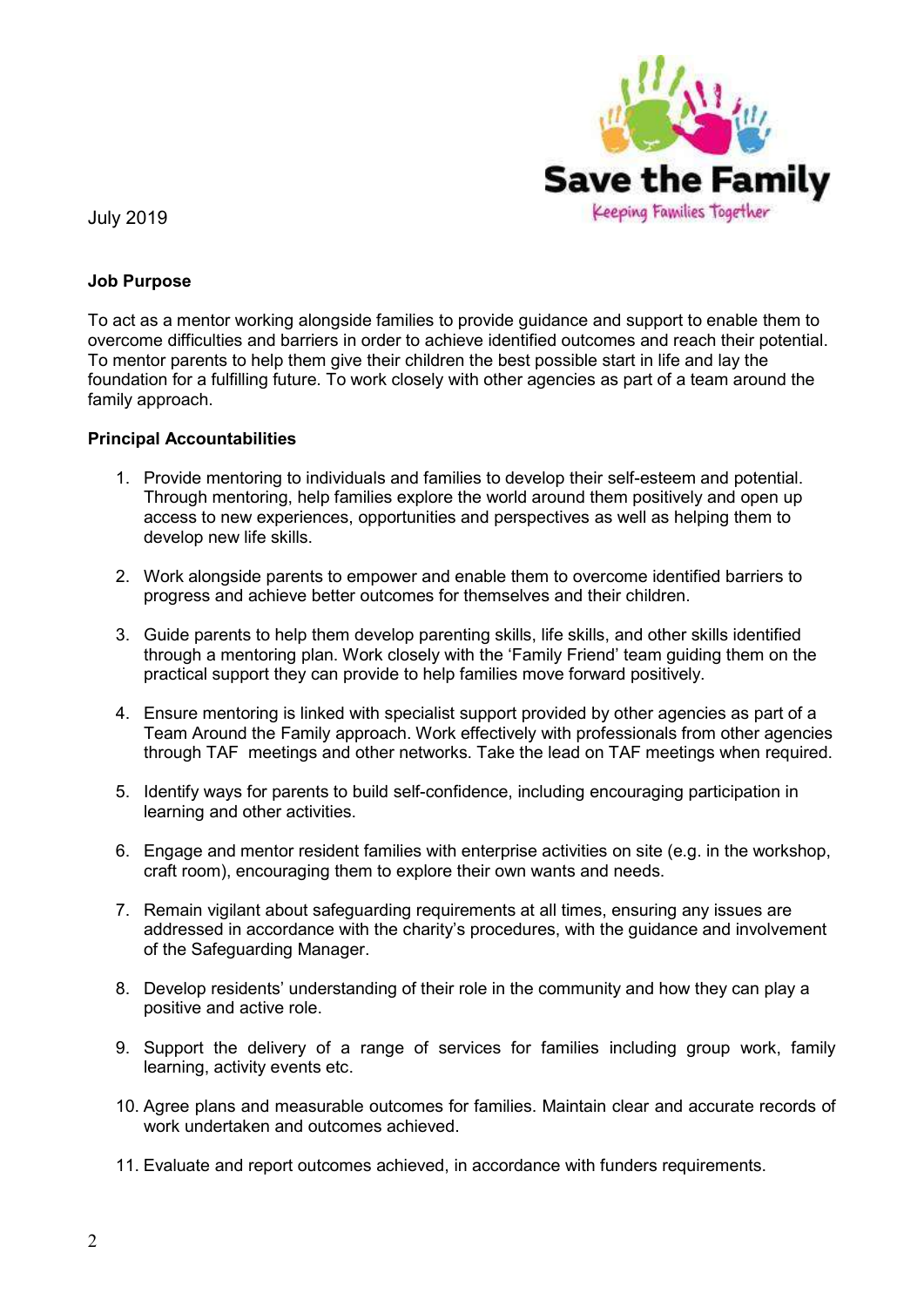

- 12. Identify, record and develop effective communication to cascade any known risks or concerns to relevant colleagues and other external agencies, to maintain and ensure a safe working environment.
- 13. Network and signpost families to relevant external agencies and voluntary bodies in accordance with their needs.
- 14. Drive children (and passenger assistants) to school/nursery, including other appointments, as necessary, using Save the Family vehicles. Duties include preparing and maintaining vehicles to ensure their cleanliness and safety, in line with service requirements.

#### General requirements

- Ensure that all responsibilities are undertaken in an effective and appropriate manner which meet the requirements of Save the Family in accordance with the Code of Conduct for Employees
- Seek to continuously improve in order that the Charity delivers the best possible service to residents
- Participate in regular internal/external meetings as well as in any training required
- Participate in regular supervisions and annual appraisal
- Ensure that all Save the Family's Policies and Procedures are adhered to at all times
- Work in accordance with Save the Family's culture, values, aims and objectives
- Act as a positive ambassador for the Charity at all times
- Positively contribute to the Save the Family team working environment, taking ownership of issues and supporting colleagues where appropriate
- When required, attend Save the Family Events in support of raising the profile and much needed funds.
- Undertake any other duties that may be required from time to time
- **Appreciate that there may be a requirement to lone work, due to the nature of the service**
- When required, attend Save the Family Events in support of raising the profile and much needed funds
- This appointment is subject to the receipt of a satisfactory Enhanced Disclosure and Barring Service check and references.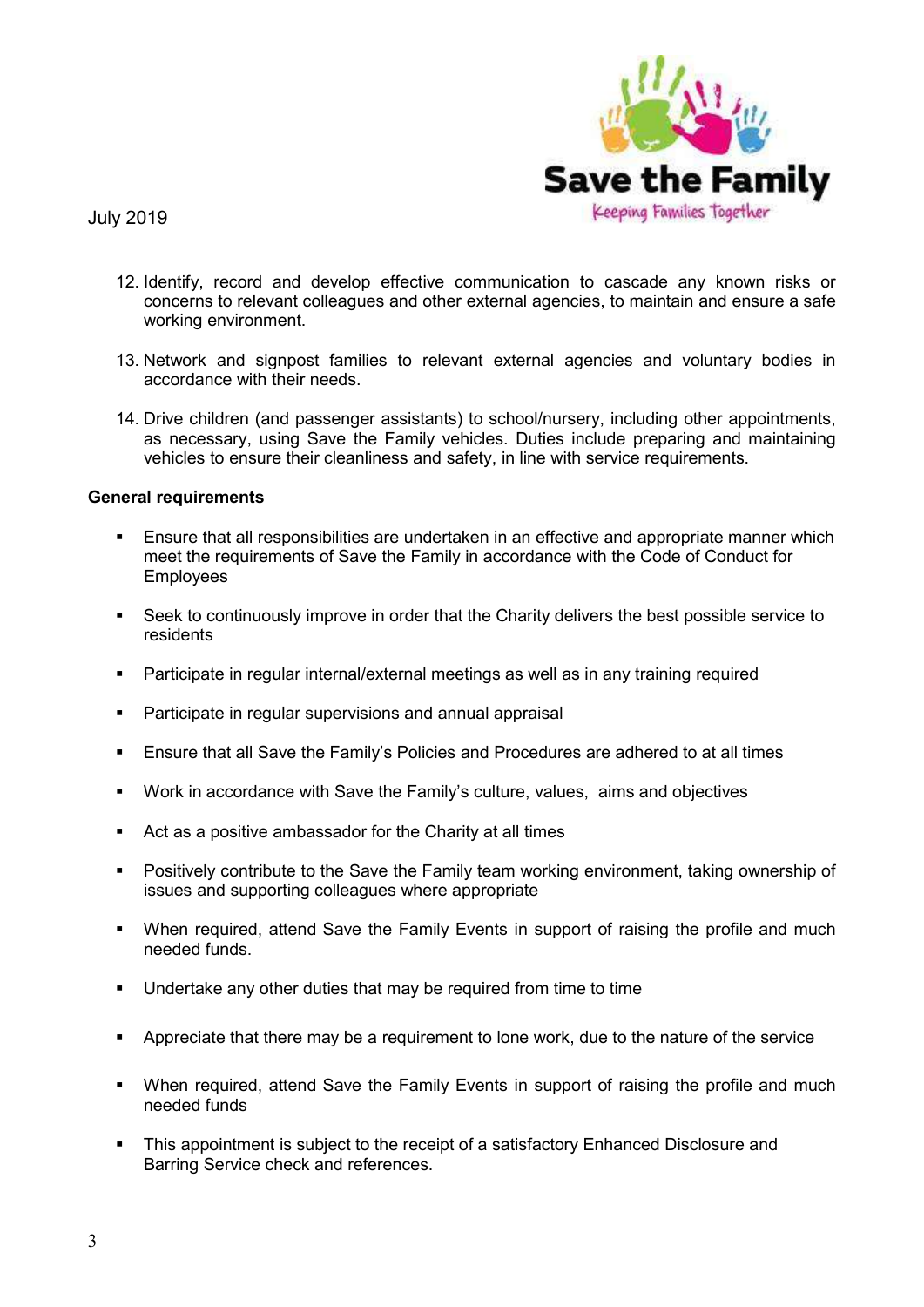

 $\overline{\phantom{a}}$ 

July 2019

# PERSON SPECIFICATION

| <b>Post: Family Mentor</b>                                                                                                                                                                                                                        |                                        |                                    |  |  |
|---------------------------------------------------------------------------------------------------------------------------------------------------------------------------------------------------------------------------------------------------|----------------------------------------|------------------------------------|--|--|
| <b>CRITERIA</b>                                                                                                                                                                                                                                   | <b>ESSENTIAL /</b><br><b>DESIRABLE</b> | <b>METHOD of IDENTIFICATION</b>    |  |  |
| <b>Qualifications:</b>                                                                                                                                                                                                                            |                                        |                                    |  |  |
| A good standard of education (i.e.<br>GCSE A-C in English and Maths or<br>equivalent)                                                                                                                                                             | <b>Essential</b>                       | CV & covering letter               |  |  |
| Safeguarding training                                                                                                                                                                                                                             | <b>Desirable</b>                       | CV & covering letter               |  |  |
| Mentoring training                                                                                                                                                                                                                                | Desirable                              | CV & covering letter               |  |  |
| <b>Proven Experience:</b>                                                                                                                                                                                                                         |                                        |                                    |  |  |
| Experience of working within a<br>mentoring role, ideally in a families<br>setting                                                                                                                                                                | Essential                              | CV & covering letter               |  |  |
| Experience of dealing with 'at risk'<br>adults and children on a one to one<br>mentoring basis, with backgrounds<br>including:<br>-Domestic Violence<br>-Abuse<br>-Mental health issues<br>-Drug and alcohol abuse<br>-Debt<br>-Parenting issues. | <b>Essential</b>                       | CV & covering letter               |  |  |
| Experience of applying safeguarding<br>procedures and practices                                                                                                                                                                                   | Essential                              | CV & covering letter<br>/Interview |  |  |
| Working knowledge of Health and<br><b>Safety Practice</b>                                                                                                                                                                                         | <b>Desirable</b>                       | CV & covering letter<br>/Interview |  |  |
| Experience of planning and structuring<br>mentoring activities using own initiative                                                                                                                                                               | Desirable                              | CV & covering letter<br>/Interview |  |  |
| Previous experience working in a role<br>within a project that is outcome driven                                                                                                                                                                  | Desirable                              | CV & covering letter<br>/Interview |  |  |
| Experience of working within the TAF<br>(or a similar) framework                                                                                                                                                                                  | <b>Desirable</b>                       | CV & covering letter<br>/Interview |  |  |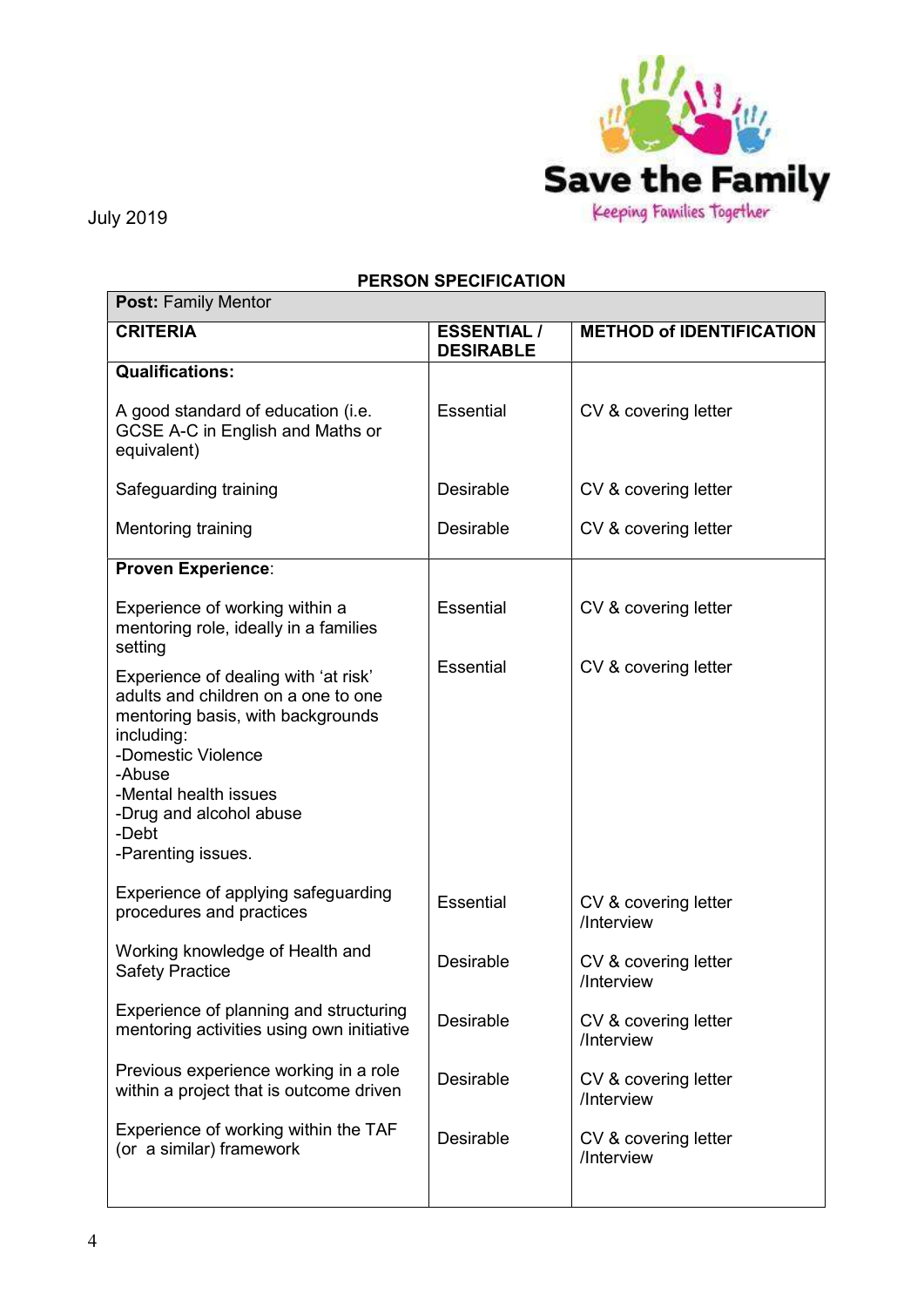

| Knowledge, skills and abilities:                                                                                                                                                                               |                  |                      |
|----------------------------------------------------------------------------------------------------------------------------------------------------------------------------------------------------------------|------------------|----------------------|
| Good communication skills at all levels                                                                                                                                                                        | Essential        | Interview            |
| Compassionate, sympathetic person                                                                                                                                                                              | Essential        | Interview            |
| Good organisational skills                                                                                                                                                                                     | <b>Essential</b> | CV & covering letter |
| Demonstrate empathy, communication,<br>listening and interpersonal skills when<br>working with vulnerable adults and<br>children                                                                               | <b>Essential</b> | Interview            |
| Demonstrate a positive attitude in<br>working with challenging adults and<br>children                                                                                                                          | <b>Essential</b> | Interview            |
| The ability to respect and relate to<br>vulnerable adults who may not share<br>the same lifestyle and values                                                                                                   | <b>Essential</b> | Interview            |
| The ability to identify, use, understand<br>and manage emotions in a positive way<br>to communicate effectively, empathize<br>with others, overcome challenges and<br>defuse conflict (Emotional intelligence) | <b>Essential</b> | Interview            |
| Be respectful of the mentee's right to<br>self-determination and independence,<br>challenging only when deemed<br>appropriate                                                                                  | <b>Essential</b> | Interview            |
| The ability to develop relationships<br>based on trust                                                                                                                                                         | <b>Essential</b> | Interview            |
| The ability to empower individuals                                                                                                                                                                             | <b>Essential</b> | Interview            |
| <b>Excellent mentoring skills</b>                                                                                                                                                                              | <b>Essential</b> | Interview            |
| Ability to recognise personal barriers to<br>progress and use mentoring to work<br>with others to overcome them                                                                                                | <b>Essential</b> | Interview            |
| Able to monitor work outcomes to<br>ensure targets are met                                                                                                                                                     | <b>Essential</b> | Interview            |
| Able to work productively with other<br>agencies through established structures                                                                                                                                | <b>Essential</b> | Interview            |